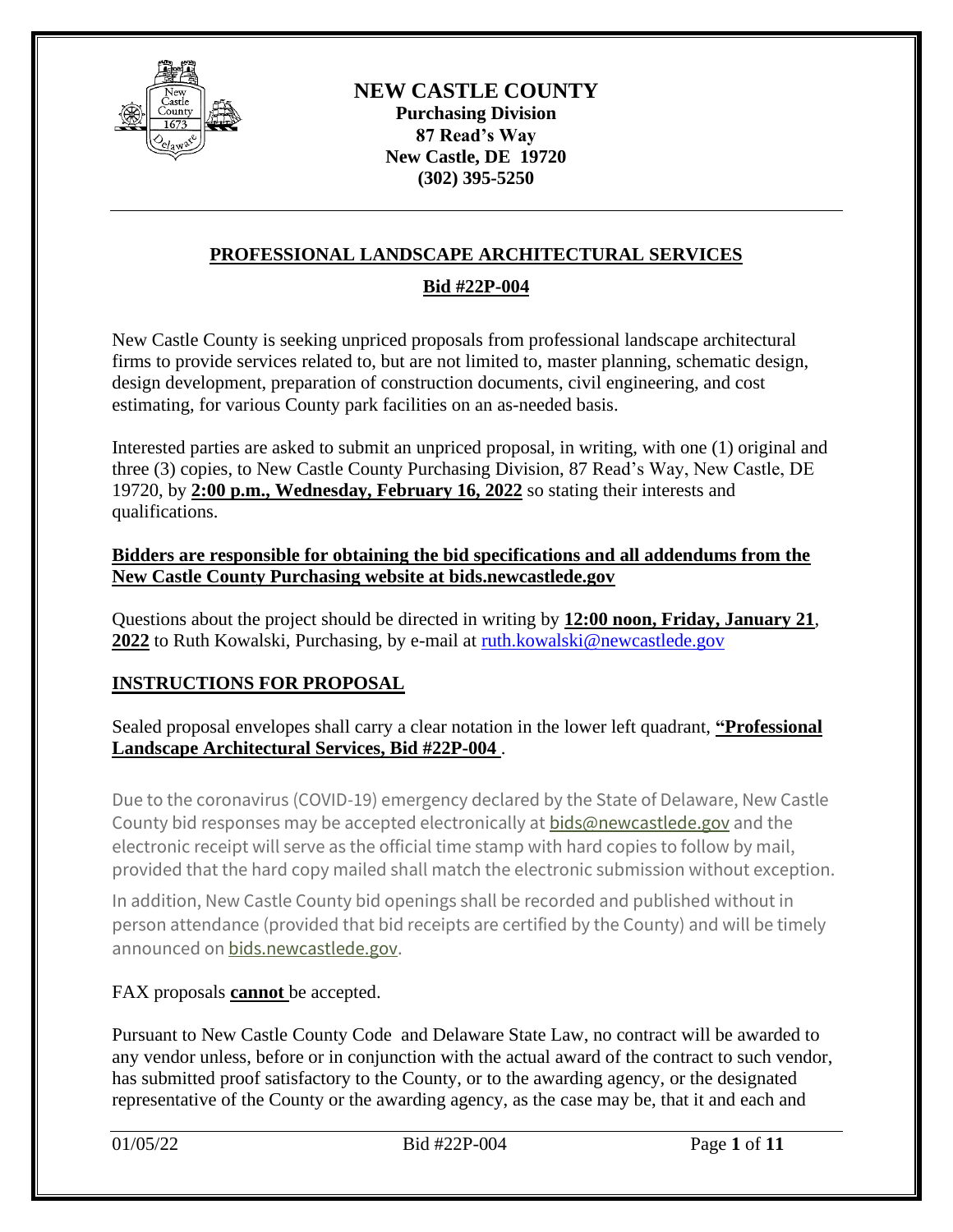

### **PROFESSIONAL LANDSCAPE ARCHITECTURAL SERVICES**

#### **Bid #22P-004**

every subcontractor named by it in its bid, if any, will at the time it submits such proof have valid and effective licenses required by the State and the County, and the political subdivisions, if any, in which the project is located, and the United States government, in order for each of them (i) to do business therein; (ii) to comply with all tax laws thereof; and (iii) to perform the labor and/or supply the material involved in the performance of the contract.

Awards, if any, will be made in conjunction with the Delaware Code, Subchapter 2, Chapter 69, Title 29, and the New Castle County Code.

Minority and Women-owned Business Enterprises (MWBE) will be afforded full opportunity to submit proposals and will not be subject to discrimination on the basis of race, color, nation origin, sex, religion, age, disability, or sexual orientation in the consideration of this award.

#### **Mailing address:** New Castle County Purchasing Division New Castle County Government Center 87 Read's Way New Castle, DE 19720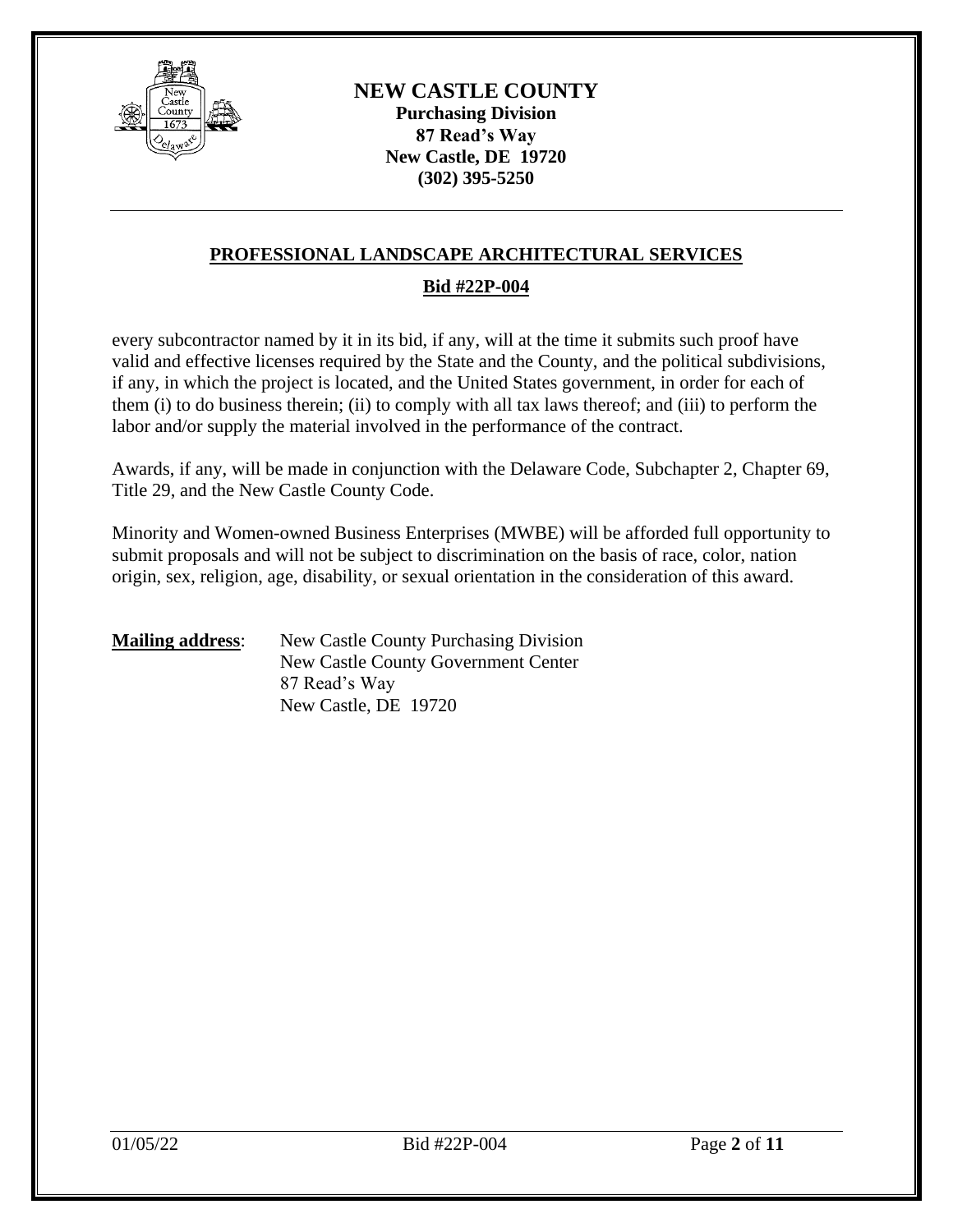

# **PROFESSIONAL LANDSCAPE ARCHITECTURAL SERVICES**

# **Bid #22P-004**

## **GENERAL SCOPE OF SERVICES**

All services provided under this contract will be on an as-needed basis. Specific scopes of work and costs will be negotiated at the time services are required. Examples of services to be provided under this contract may include, but are not limited to, master planning, schematic design, design development, preparation of construction documents, and cost estimating.

### **ORGANIZATION OF PROPOSAL**

Please provide New Castle County with a concise presentation of your firm's qualifications, which includes the following information and any other specific material which you deem important in considering your firm as the architect.

To aid in the comparative evaluation of proposals, please provide the following:

- 1. Name, address, phone, and fax numbers of the firm.
- 2. Type of organization (individual, partnership, corporation, or other).
- 3. Size of staff with breakdown by specialty.
- 4. Describe general nature of the work in which this firm is engaged, with the proportion developed in the public sector. Specifically, note experience with services detailed in the general scope of work.
- 5. Identify the key members of your staff who may serve as project team members on projects, including the design and project managers, and other major participants. Identify the general organization of your staff and the major responsibilities of each.
- 6. Provide resumes of the individuals who may serve as the design and project engineers and managers.
- 7. References Please identify and designate at least three (3) completed projects, which the team members have done individually or collectively within the past ten years which best represent the broad range of landscape architectural disciplines listed in the Scope of Work and which present skills of the project team members to coordinate and manage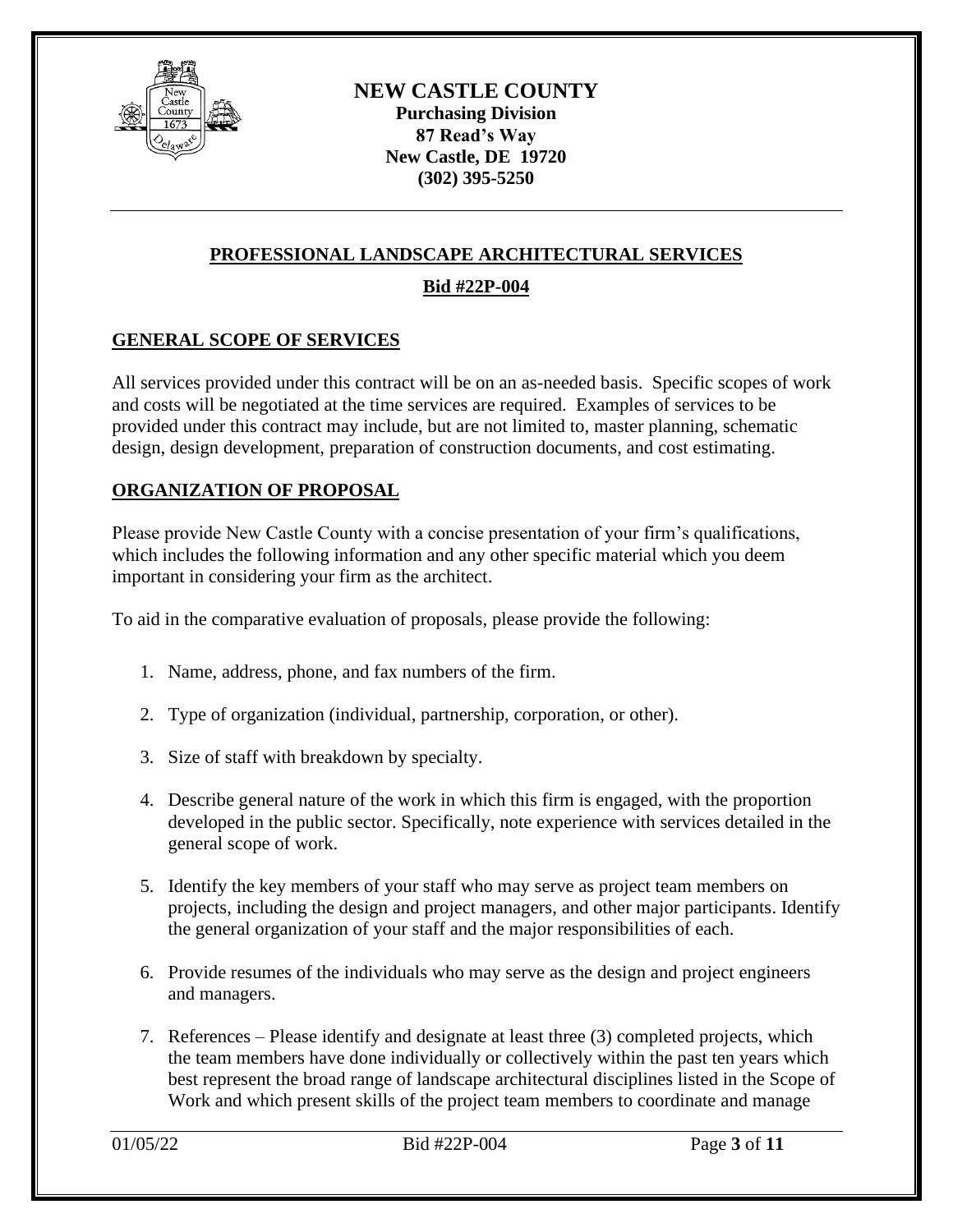

# **PROFESSIONAL LANDSCAPE ARCHITECTURAL SERVICES**

## **Bid #22P-004**

various department/groups interest and create a design that best meets the needs of the County. For each reference include:

- Brief description of each project.
- Project estimated timeline and actual completion.
- Cost of construction.
- Client contact, name, position, and phone number.
- 8. Describe your experience in obtaining the required permits and approvals.

#### **GENERAL**

Proposals should be concise and a maximum of 25 pages, including resumes. Note: Procurement forms (Signature Page and Affidavit) are not part of the 25-page count. To aid in comparative evaluation, proposals submitted should be formatted in order with the evaluation criteria.

#### **LOCATION OF FIRM**

New Castle County encourages the use of Delaware labor. Please specify the office location(s) and percentage of the primary and sub-consultant services that will be provided by each office.

#### **MULTI-AWARD**

Pursuant to New Castle County Code Section 205.502 B.8., New Castle County may multi-award this contract. It is the intent to multi-award this contract.

#### **SUPPLIER DIVERSITY**

New Castle County encourages supplier diversity among firms. Please provide information on your firm's effort to encourage supplier diversity in your workforce and in the selection of sub-contractors.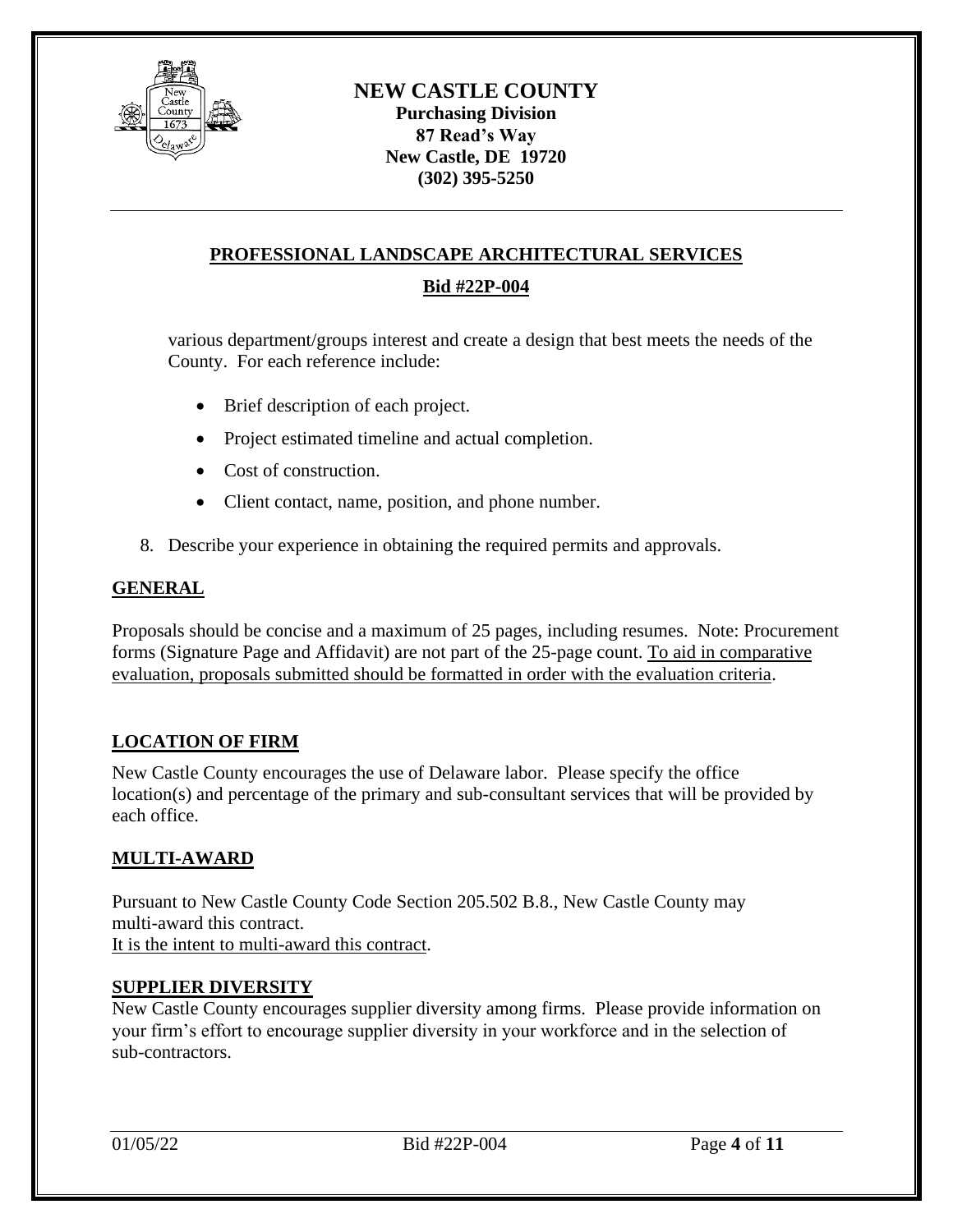

# **PROFESSIONAL LANDSCAPE ARCHITECTURAL SERVICES**

## **Bid #22P-004**

## **INDEMNITY**

Vendor shall indemnify, defend, and hold harmless New Castle County from and against any and all claims, demands, suits, judgments, costs, and expenses asserted by a person or persons, including, but not limited to, agents, employees, or volunteers of vendor, by reason of death or injury to persons, or loss or damage to property, resulting from operations or use of services, products and/or equipment purchased hereunder, or sustained in or upon the premises of New Castle County.

### **FUNDING OUT**

The continuation of this contract is contingent upon funding appropriated by County Council.

### **COMPANY TRADE SECRETS**

Proposal information is subject to the Freedom of Information Act (FOIA). Firms must designate those items that are considered "trade secrets" as defined in the Delaware State Code Title 29 Chapter 100. Otherwise, all information will be provided to the requester.

#### **STATE OF DELAWARE BUSINESS LICENSE**

Within seven (7) days from receiving a notice of award, the successful vendor shall either furnish the County with proof of a Delaware Business Licensure or initiate the process of application where required. An application may be requested in writing to: Division of Revenue, Carvel State Building, PO Box 8750, 820 N. French Street, Wilmington, DE 19899 or by telephone to (302) 577-8200.

#### **CONTRACT ACCESSIBILITY**

This contract shall be accessible to State agencies, political subdivisions, school districts, and volunteer fire companies.

#### **CONFIDENTIALITY**

All documents submitted as part of the vendor's bid/proposal will be deemed confidential during the evaluation process. Vendor proposals will not be available for review by anyone other than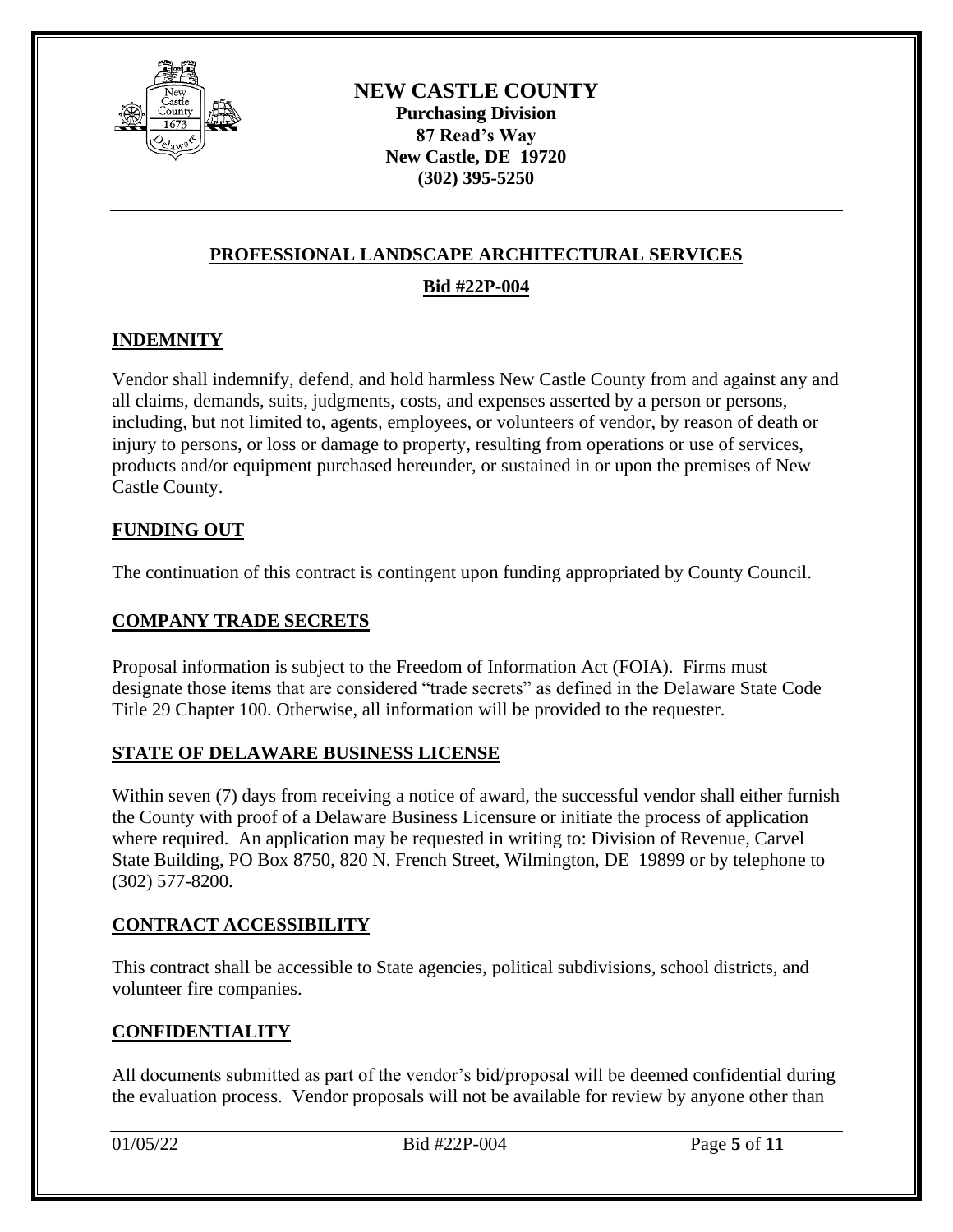

## **PROFESSIONAL LANDSCAPE ARCHITECTURAL SERVICES**

### **Bid #22P-004**

New Castle County's Evaluation Committee or its designated agents. There shall be no disclosure of any vendor's information to a competing vendor prior to award of the contract.

New Castle County is a public agency and is subject to the Freedom of Information Act (FOIA). Firms must designate those items that are considered "trade secrets" as defined in the Delaware State Code Title 29, Chapter 100. Vendor(s) are advised that once a proposal/bid is received by NCCo and a decision on contract award is made, its contents will become public record and nothing contained in the proposal will be deemed to be confidential except those proprietary items marked as "trade secrets".

#### **GENERAL PROVISIONS**

Successful firm(s) will be required to adhere to the terms and conditions set forth in the attached Exhibit A, "Professional Services Agreement." To the extent that the insurance provisions in the Professional Services Agreement differ from the insurance provisions outlined below in this RFP, the more stringent provision of the two shall apply."

#### **INSURANCE REQUIREMENTS**

#### Workers' Compensation & Employer's Liability Insurance

Vendor shall purchase and keep in force and effect workers' compensation insurance that will provide the applicable statutory benefits for all of the vendor's employees who may or do suffer covered injuries or diseases while involved in the performance of their work for the Vendor; and, even if permitted to do so by statute, Vendor shall not reject any workers' compensation insurance option that, in the absence of such a rejection, would be applicable to any of the said employees. The policy providing the workers' compensation insurance shall include: (1) broad form all-states coverage; (2) an endorsement that specifically waives any subrogation rights the insurer would otherwise have against New Castle County, its officials or employees.

Vendor shall purchase, and keep in force and effect, Employers' Liability insurance with minimum limits for each employee of \$1,000,000 for each bodily injury by accident, or occupational disease, and \$1,000,000 aggregate minimum limits for all bodily injuries by accidents and occupational diseases within the coverage period, regardless of the number of employees who may sustain bodily injuries by accident or occupational disease.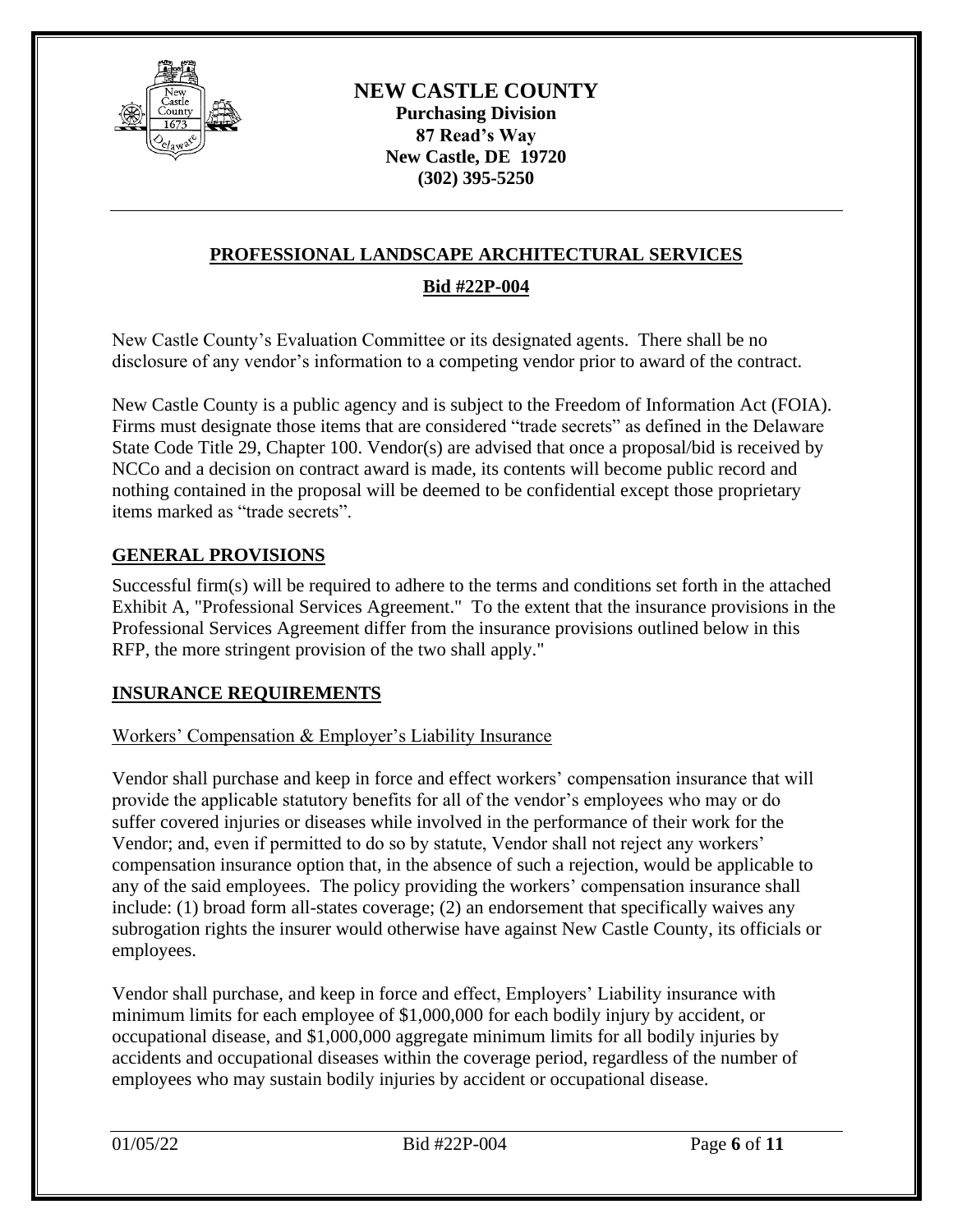

# **PROFESSIONAL LANDSCAPE ARCHITECTURAL SERVICES**

# **Bid #22P-004**

#### Automobile and General Liability Insurance

Vendor shall purchase: (1) motor vehicle liability coverage, for owned, hired and non-owned vehicles, covering any and all claims for bodily injury and property damage that arise out of Vendor's performance of work for New Castle County, (2) comprehensive Commercial General Liability (CGL) insurance with limits of no less than \$1,000,000 each occurrence and \$2,000,000 annual aggregate. The CGL policy shall be extended by endorsement or otherwise to also include (a) coverage for Contractual Liability assumed by Vendor, with defense provided in addition to and separate from policy limits for indemnities of the named insured, (b) coverage for

Independent Contractor Liability providing coverage in connection with such portion of the Services being subcontracted prior to any of the Services being subcontracted, in accordance with the terms and conditions of this Agreement, (c) coverage for Broad Form Property Damage Liability, (d) coverage for Personal Injury and Advertisers Liability, (e) products and completed operations.

#### (X) Professional Liability Insurance (applicable if checked)

Each vendor of professional services for whom this provision is applicable shall provide professional liability insurance with limits of at least \$1,000,000 per occurrence and \$3,000,000 annual aggregate.

All insurance required under this contract except workers' compensation, employer's liability, and professional liability (if applicable) shall be provided on a policy(s) that specifically names New Castle County, its officials and employees as additional insured.

Each policy shall provide an endorsement that specifically waives any subrogation rights the insurer would otherwise have against New Castle County, its officials or employees.

Each policy shall be endorsed to require the insurer to give New Castle County at least thirty (30) days' advance written notice of the insurer's intention to cancel, refuse to renew, or otherwise terminate the policy, suspend or terminate any coverage under the policy, or reduce any policy limits, increase any policy deductibles, or otherwise modify or alter any terms or conditions of the policy or renewal issued by the same insurer.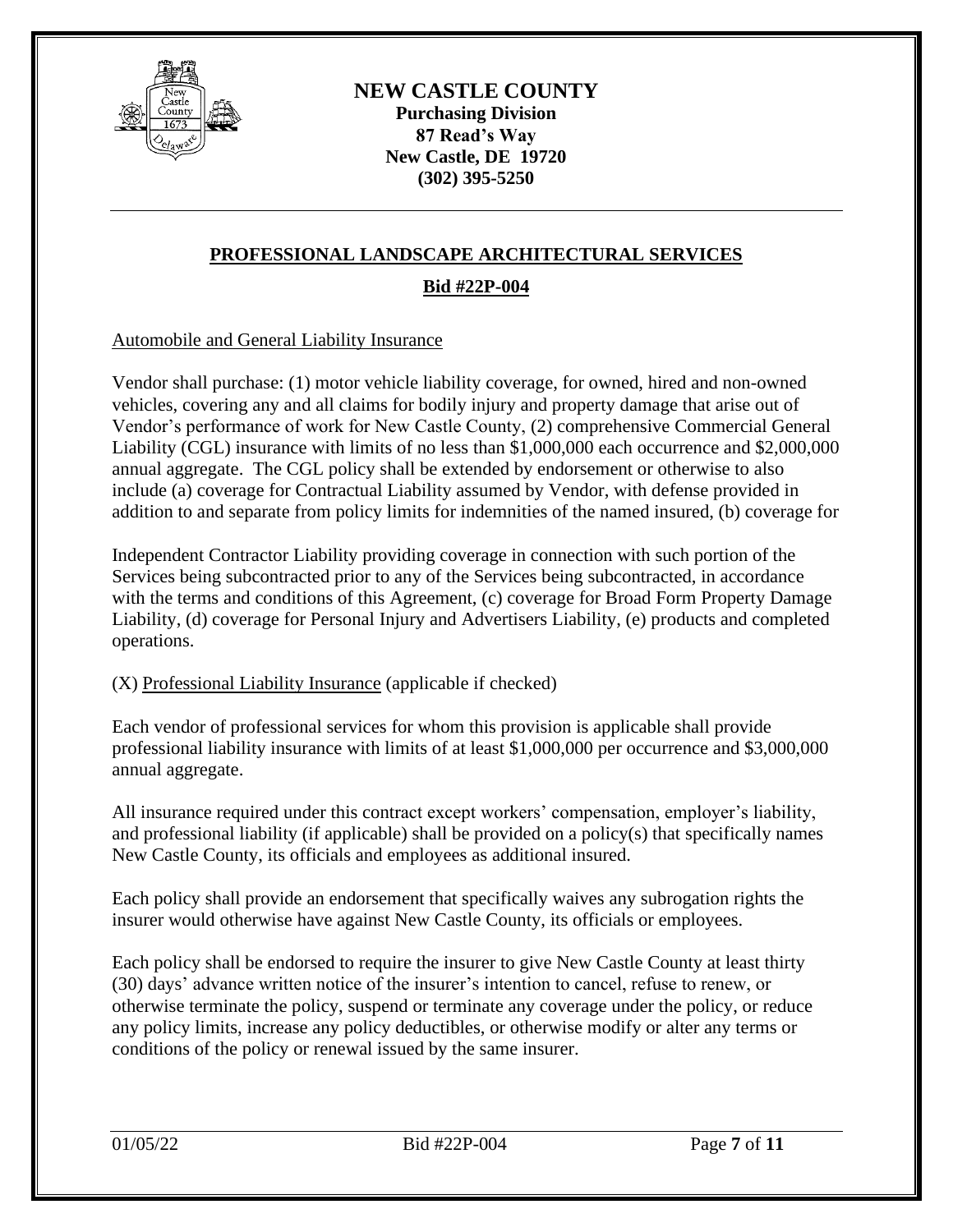

### **PROFESSIONAL LANDSCAPE ARCHITECTURAL SERVICES**

### **Bid #22P-004**

Each policy shall be written by a carrier licensed by the State of Delaware to do insurance business of the type involved in the State of Delaware, and which has, and maintains for the life of this contract, at least an "A" rating from the A.M. Best Agency with "Stable" outlook.

Any change in this rating or outlook must be related to New Castle County by the Vendor or insurance carrier as soon as possible upon learning of same; and the Vendor shall use due diligence with its insurance broker or carrier to keep track of same.

All insurance required under this contract except workers' compensation, employer's liability and professional liability shall expressly provide that such insurance shall be primary insurance; and any similar insurance in the name of Vendor shall be excess and non-contributing.

Deductibles for insurance provided under this contract shall not exceed five percent (5%) of policy limits.

#### **EVALUATION PROCEDURE**

Based on the criteria established pursuant to the *New Castle County Code*, an evaluation committee will be selected to read, screen, and rank all proposals. The New Castle County Chief of Technology and Administrative Services may request a presentation from the highest ranked interested parties. Presentations may result in a change of rank. If a satisfactory contract cannot be negotiated with the selected respondents, negotiations will be formally terminated. Negotiations may then be undertaken with the remaining firms by order of ranking.

The Chief of Technology and Administrative Services may require the firm receiving the award to provide a truth-in-negotiation certificate stating that the wage rates and other factual unit costs supporting the compensation are accurate, complete, and current at the time of contracting.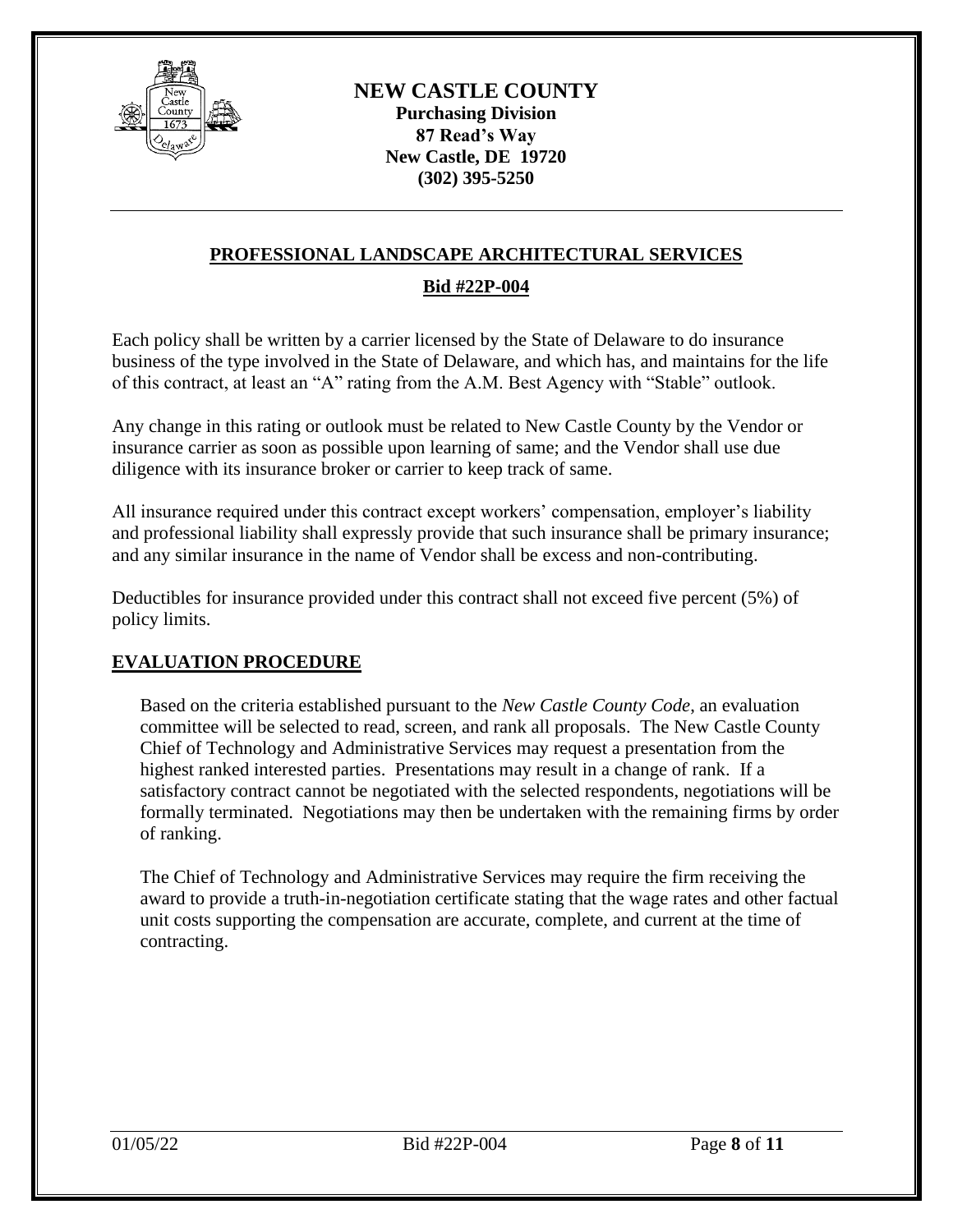

# **PROFESSIONAL LANDSCAPE ARCHITECTURAL SERVICES**

## **Bid #22P-004**

# **EVALUATION CRITERIA**

|                                                                                                                                                                                                                                                                                       | 1. Experience and Reputation with focus on park and trail/pathway design.                                                                                                                                                                                                                                                   |                      |  |  |
|---------------------------------------------------------------------------------------------------------------------------------------------------------------------------------------------------------------------------------------------------------------------------------------|-----------------------------------------------------------------------------------------------------------------------------------------------------------------------------------------------------------------------------------------------------------------------------------------------------------------------------|----------------------|--|--|
|                                                                                                                                                                                                                                                                                       | 2. Expertise and Education - Relevant qualifications and experience<br>of design team personnel assigned to project.                                                                                                                                                                                                        |                      |  |  |
|                                                                                                                                                                                                                                                                                       | 3. Capacity to perform the services and to meet requirements of the<br>project, i.e., adequacy of personnel, financial responsibility, and<br>creditworthiness.                                                                                                                                                             | $(0-10)$             |  |  |
|                                                                                                                                                                                                                                                                                       | 4. Record of Performance or demonstrated ability to handle<br>similar projects.                                                                                                                                                                                                                                             | $(0-5)$              |  |  |
|                                                                                                                                                                                                                                                                                       | 5. Familiarity with public work – its requirements, systems, regulations.                                                                                                                                                                                                                                                   | $(0-5)$              |  |  |
|                                                                                                                                                                                                                                                                                       | 6. Distribution of work among firms – to broaden the base from which<br>selections are made. Firms with no current work (past 12 months)<br>will be afforded the full point value of these criteria:<br>• List any active projects with New Castle County<br>• List any completed projects in the past twelve $(12)$ months | $(0-5)$              |  |  |
| 8. Location of office that will provide the professional services. If the firm<br>will be providing personnel for professional services from more than one<br>office, indicate the estimated percentage of those services provided<br>by each office to be involved with the project. |                                                                                                                                                                                                                                                                                                                             |                      |  |  |
|                                                                                                                                                                                                                                                                                       | 9. Special Criteria:                                                                                                                                                                                                                                                                                                        | $(0-35)$             |  |  |
|                                                                                                                                                                                                                                                                                       | Ability to design within defined budget constraints and<br>controls and meet the established timeframe.<br>Experience in coordinating and managing the needs of<br>various groups                                                                                                                                           | $(0-20)$<br>$(0-15)$ |  |  |
|                                                                                                                                                                                                                                                                                       | 10. Overall responsiveness to the Request for Proposal.                                                                                                                                                                                                                                                                     | $(0-10)$             |  |  |
|                                                                                                                                                                                                                                                                                       |                                                                                                                                                                                                                                                                                                                             |                      |  |  |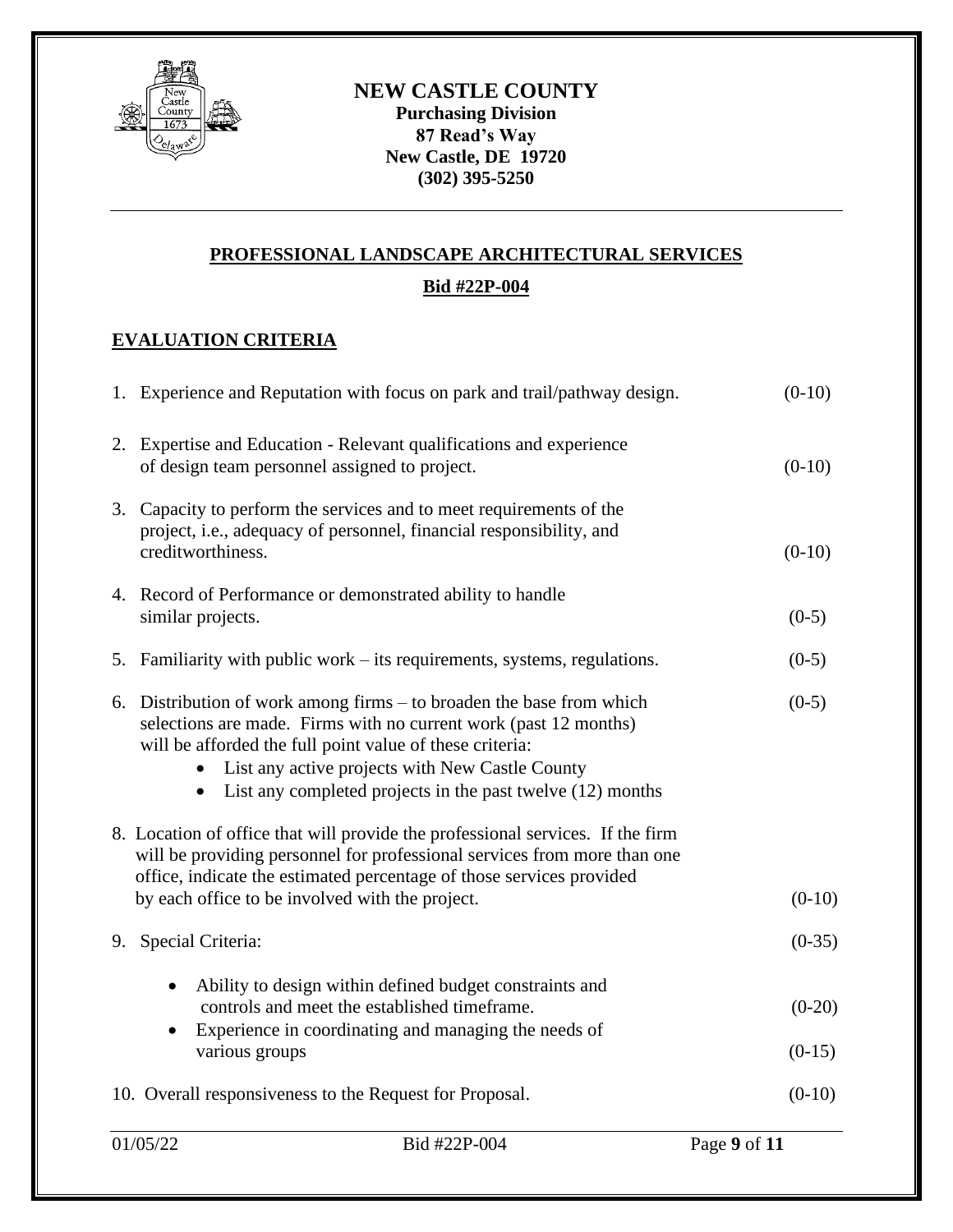

## **PROFESSIONAL LANDSCAPE ARCHITECTURAL SERVICES**

### **Bid #22P-004**

#### **Non-Collusion Statement**

By signing below the Vendor certifies they have neither directly nor indirectly, entered into any agreement, participated in any collusion or otherwise taken any action in restraint of free competitive bidding in connection with this proposal, and further certifies that it is not a subcontractor to another Vendor who also submitted a proposal as a primary Vendor in response to this solicitation

## **SIGNATURE PAGE**

| Name of Company     |                  |                      |
|---------------------|------------------|----------------------|
| Address             |                  |                      |
| Telephone No.       |                  | Fax No.              |
| Signature           |                  | Federal Tax I.D. No. |
| <b>Printed Name</b> | Email (REQUIRED) | Date                 |
|                     |                  |                      |
|                     |                  |                      |